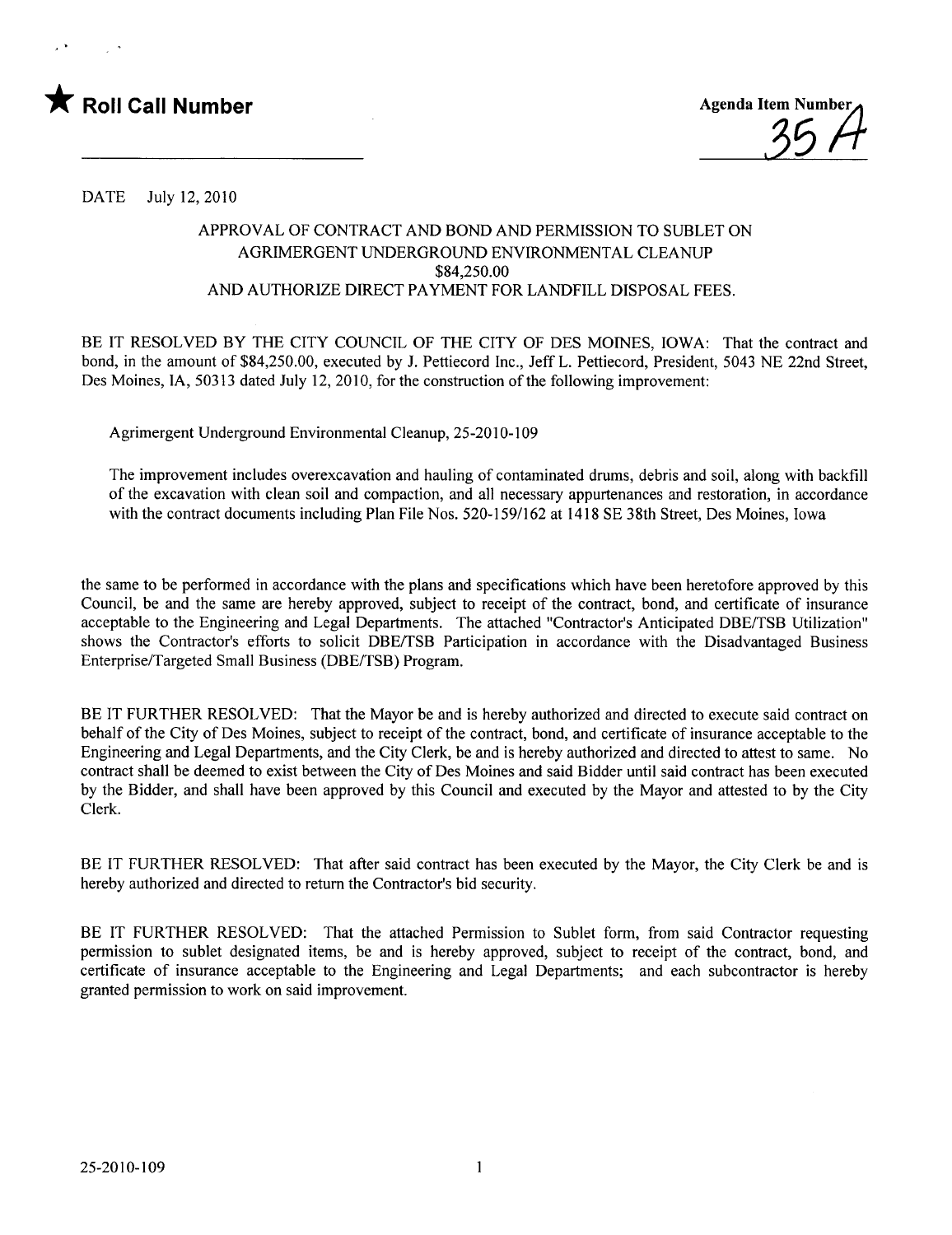



DATE July 12, 2010

BE IT FURTHER RESOLVED: The City Council hereby authorizes the City Engineer and Finance Director to make direct payment to the Metro Park East Landfill for disposal of construction and demolition waste at a special rate of \$35.00 per ton, and disposal of special waste that requires special waste permitting at the rate of \$50.00 per ton; and the Council also authorizes direct payment to Waste Management of Bennington, Nebraska a special rate of \$23.12 per ton for disposal and \$92.00 per hour for hauling the hazardous material that cannot be disposed of in Iowa.

BE IT FURTHER RESOLVED: That the Des Moines Finance Director is hereby authorized to encumber this contract amount against the funds as identified below, make direct payment for landfilldisposal fees, and to acquire Builder's Risk Insurance, if appropriate, for the above referenced improvement.

| Moved by<br>to adopt. |
|-----------------------|
|-----------------------|

FORM APPROVED <u>Numerando</u>f

Kathleen Vanderpool Deputy City Attorney

~ Funding Source: 2010-2011 CIP, Page Miscellaneous-7, Economic Development Projects - SE Ag Park, URR035, TIF-Backed G. O. Bonds

| <b>COUNCIL ACTION</b> | <b>YEAS</b> | <b>NAYS</b> | <b>PASS</b> | <b>ABSENT</b>   | I, Diane Rauh, City Clerk of said City Council, hereby        |  |
|-----------------------|-------------|-------------|-------------|-----------------|---------------------------------------------------------------|--|
| <b>COWNIE</b>         |             |             |             |                 | certify that at a meeting of the City Council, held on the    |  |
| <b>COLEMAN</b>        |             |             |             |                 | above date, among other proceedings the above was<br>adopted. |  |
| <b>GRIESS</b>         |             |             |             |                 |                                                               |  |
| <b>HENSLEY</b>        |             |             |             |                 |                                                               |  |
| <b>MAHAFFEY</b>       |             |             |             |                 | IN WITNESS WHEREOF, I have hereunto set my hand               |  |
| <b>MEYER</b>          |             |             |             |                 | and affixed my seal the day and year first above written.     |  |
| <b>MOORE</b>          |             |             |             |                 |                                                               |  |
| <b>TOTAL</b>          |             |             |             |                 |                                                               |  |
| <b>MOTION CARRIED</b> |             |             |             | <b>APPROVED</b> |                                                               |  |
|                       |             |             |             |                 |                                                               |  |
|                       |             |             |             |                 |                                                               |  |
|                       |             |             |             | Mayor           |                                                               |  |
|                       |             |             |             |                 | City Clerk                                                    |  |